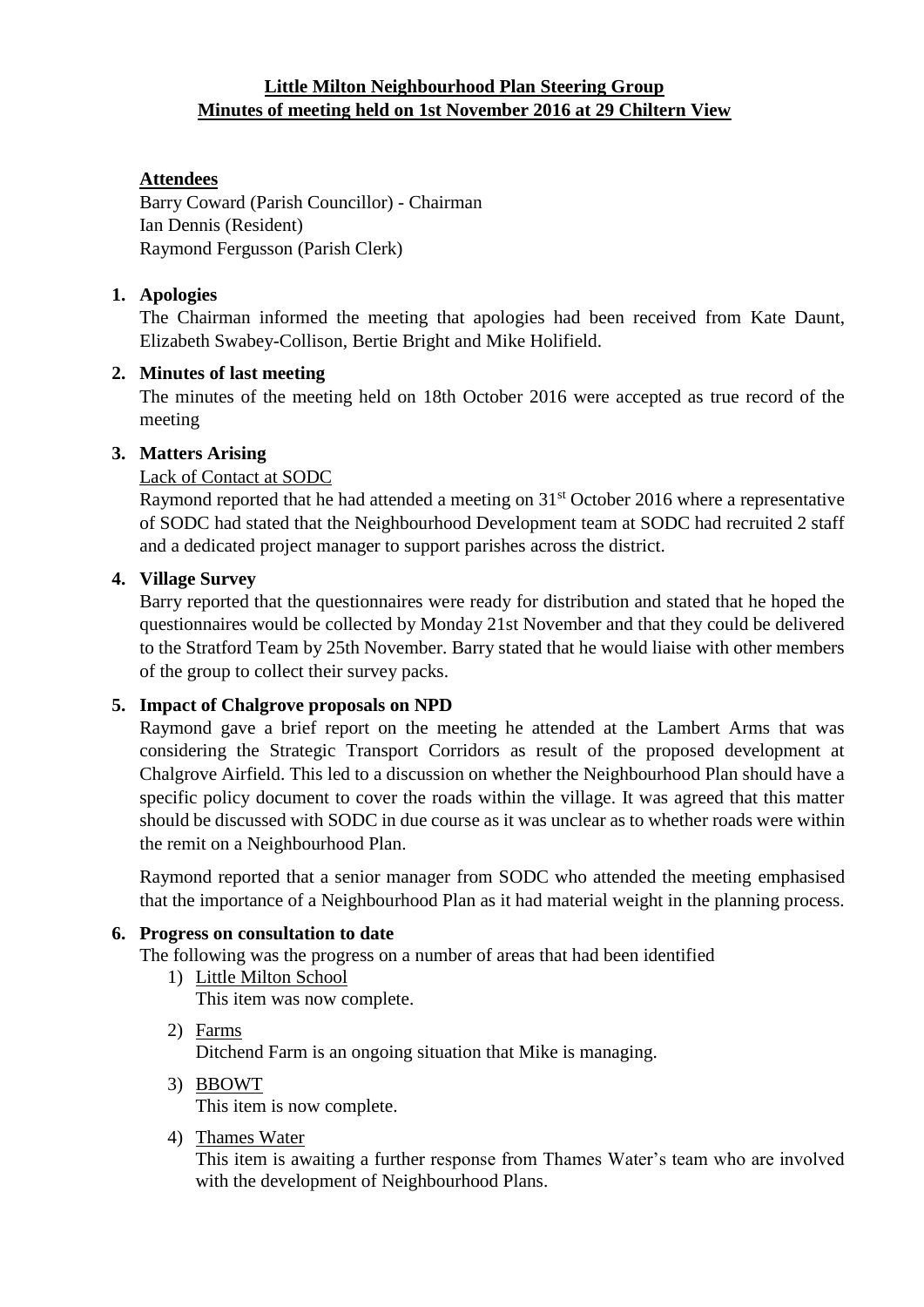5) Little Milton Shop

Bertie had submitted a view on the shop as he had been unable to have a meeting with the shop manager and this had been circulated to members of the steering group.

6) Morgan Associates

Bertie had submitted a report following his meeting with Tom Mellor of Morgan Associates and this had been circulated to members of the steering group.

- 7) SODC Affordable Housing Team & Housing Associations This item is now complete.
- 8) The Lamb

Although Elizabeth has not formally reported on the needs of The Lamb it is understood that the owners are considering a modest extension to their establishment.

- 9) Warren Barn This item is now complete.
- 10) BT Openreach/SSE This item is now complete.
- 11) Morland House Surgery This item is now complete.
- 12) Natural England This item is now complete.
- 13) Parish Council: Community Infra-Structure Levy priorities Barry reported that the Parish Council had been asked to reflect upon what funds could be spent on within the definition of the legislation.
- 14) Consultation outcomes documentation Barry stated that a document would be included in the Neighbourhood Development Plan to reflect the details of the consultations that had taken place.

#### **7. Evidence base-Background Document-progress**

The status of the key documents that will be held as supporting evidence is as follows:-

- a) Baseline information This item was now complete. May need updating following results of the village survey.
- b) Planning factors This item was now complete.
- c) Environmental appraisal This item was now complete.
- d) Village character, Landscape Character & Capacity Assessment Ian submitted comments to Barry in support of his review of the draft documentation.
- e) Sustainability & Capacity This item has not been concluded as Barry and Kate require to review the draft document.